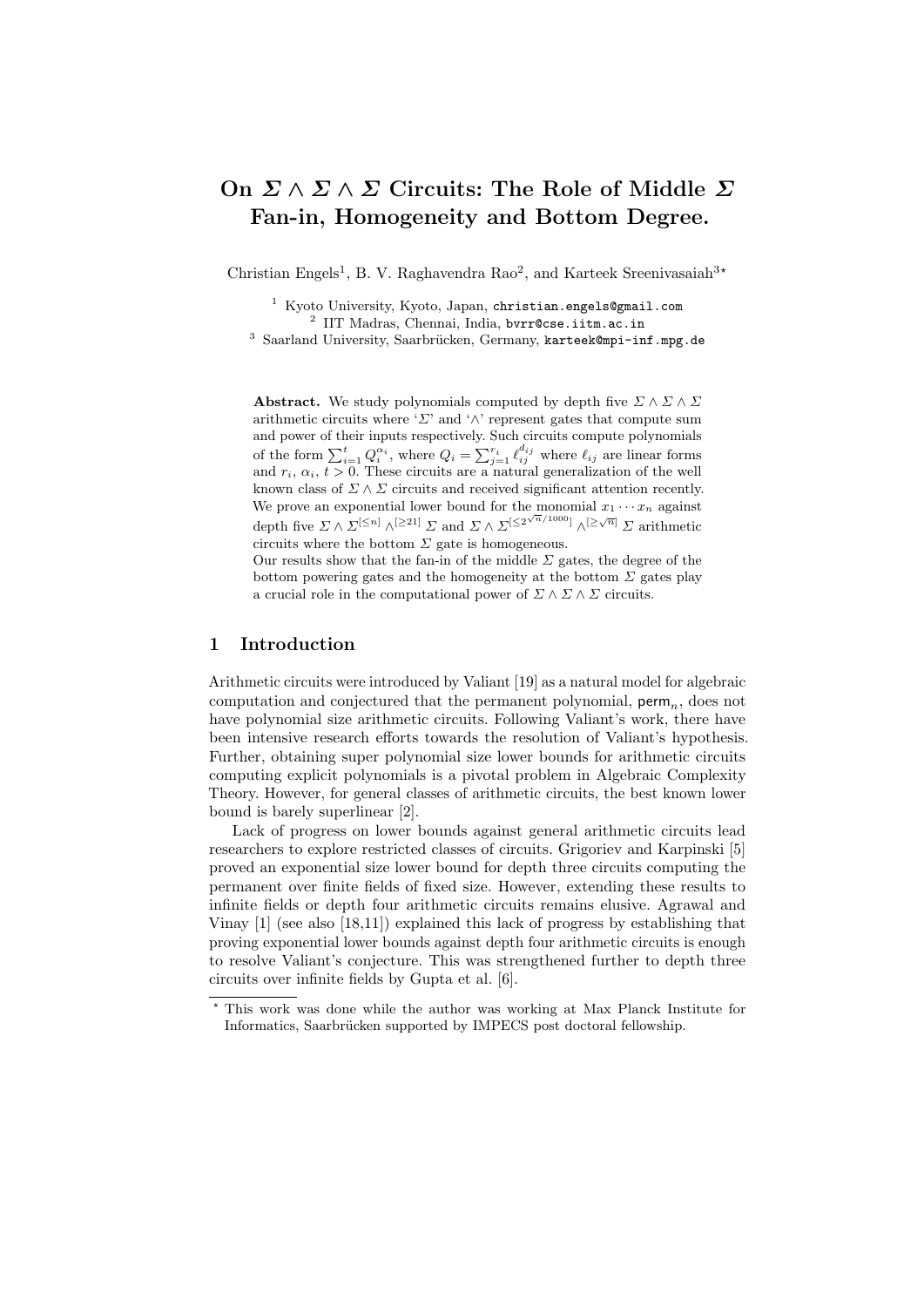Gupta et al. [\[7\]](#page-12-3) obtained a  $2^{\Omega(\sqrt{n})}$  size lower bound for depth four homogeneous circuits computing  $\mathsf{perm}_n$  where the fan-in of the bottom product gate is bounded by  $O(\sqrt{n})$ . Following this, Fournier et al. [\[4\]](#page-11-4) obtained a super polynomial lower bound against depth four homogeneous circuits computing a polynomial in VP. Further, the techniques in [\[7](#page-12-3)[,8\]](#page-12-4) have been generalized and applied to prove lower bounds against various classes of constant depth arithmetic circuits for polynomials in VP as well as in VNP (see e.g., [\[16\]](#page-12-5) and references therein).

Most of the lower bound proofs against arithmetic circuits follow a common framework: 1) define a measure for polynomials that is sub-additive and/or sub-multiplicative, 2) show that the circuit class of interest has small measure and 3) show that the target polynomial has high measure. See [\[16\]](#page-12-5) for a detailed survey of these measures.

Apart from the complexity measure based framework mentioned above, there have been two other prominent approaches towards a resolution of Valiant's hypothesis: A geometric approach by Mulmuley and Sohoni [\[15\]](#page-12-6) and an approach based on the real  $\tau$  conjecture proposed by Shub and Smale [\[17\]](#page-12-7).

The geometric approach to complexity theory [\[15\]](#page-12-6) involves the study of class of varieties associated with each of the complexity classes and studying their representations.

The real  $\tau$  conjecture of Koiran [\[9\]](#page-12-8) states that the number of real roots of a univariate polynomial computed by an arithmetic circuit of size s is bounded by a polynomial in s. Koiran [\[10\]](#page-12-9) showed that any resolution of the real  $\tau$ -conjecture or an integer variant of it, would imply a positive resolution of Valiant's hypothesis. There has been several approaches towards the resolution of the real  $\tau$ -conjecture and its variants by Koiran et al. [\[13,](#page-12-10)[12\]](#page-12-11).

*Circuit Model* We consider the class of depth five powering circuits, i.e.,  $\Sigma \wedge \Sigma \wedge \Sigma$ circuits. It was shown in  $[6]$  that any homogeneous polynomial f of degree d over a sufficiently large field computed by a circuit of size  $s$  can also be computed by a homogeneous  $\Sigma \wedge^{[a]} \Sigma \wedge^{[d/a]} \Sigma$  circuit of size  $s^{\sqrt{d \log n \log(sd)}}$  for suitably chosen a. Here the superscript [a] for a gate denotes the fan-in (degree in the case of  $\wedge$ gates) at that level. This was an intermediary step in [\[6\]](#page-11-3) which went on to obtain a depth three  $\Sigma \Pi \Sigma$  circuit of size  $2^{O(\sqrt{d \log n \log (sd)})}$  for f.

Thus, combined with the results in  $[18]$ , to prove Valiant's hypotheses over infinite fields, it is enough to prove a  $2^{\omega(\sqrt{n}\log n)}$  size lower bound against any one of the following classes of circuits: (1) homogeneous depth four  $\Sigma \Pi^{[\sqrt{n}]} \Sigma \Pi^{[O(\sqrt{n})]}$ circuits, (2) homogeneous depth five  $\Sigma \wedge^{[\sqrt{n}]} \Sigma \wedge^{[O(\sqrt{n})]} \Sigma$  circuits or (3) depth three  $\Sigma \Pi \Sigma$  circuits.

Models  $(1)$  and  $(3)$  have received extensive attention in the literature compared to model (2). It follows that obtaining a  $2^{\omega(\sqrt{n}\log n)}$  lower bound for any one of the models above would give a similar lower bound to the other. However, known lower bounds for model (1) so far do not even imply a super polynomial lower bound for model (2) which leaves obtaining super polynomial lower bounds against this model wide open.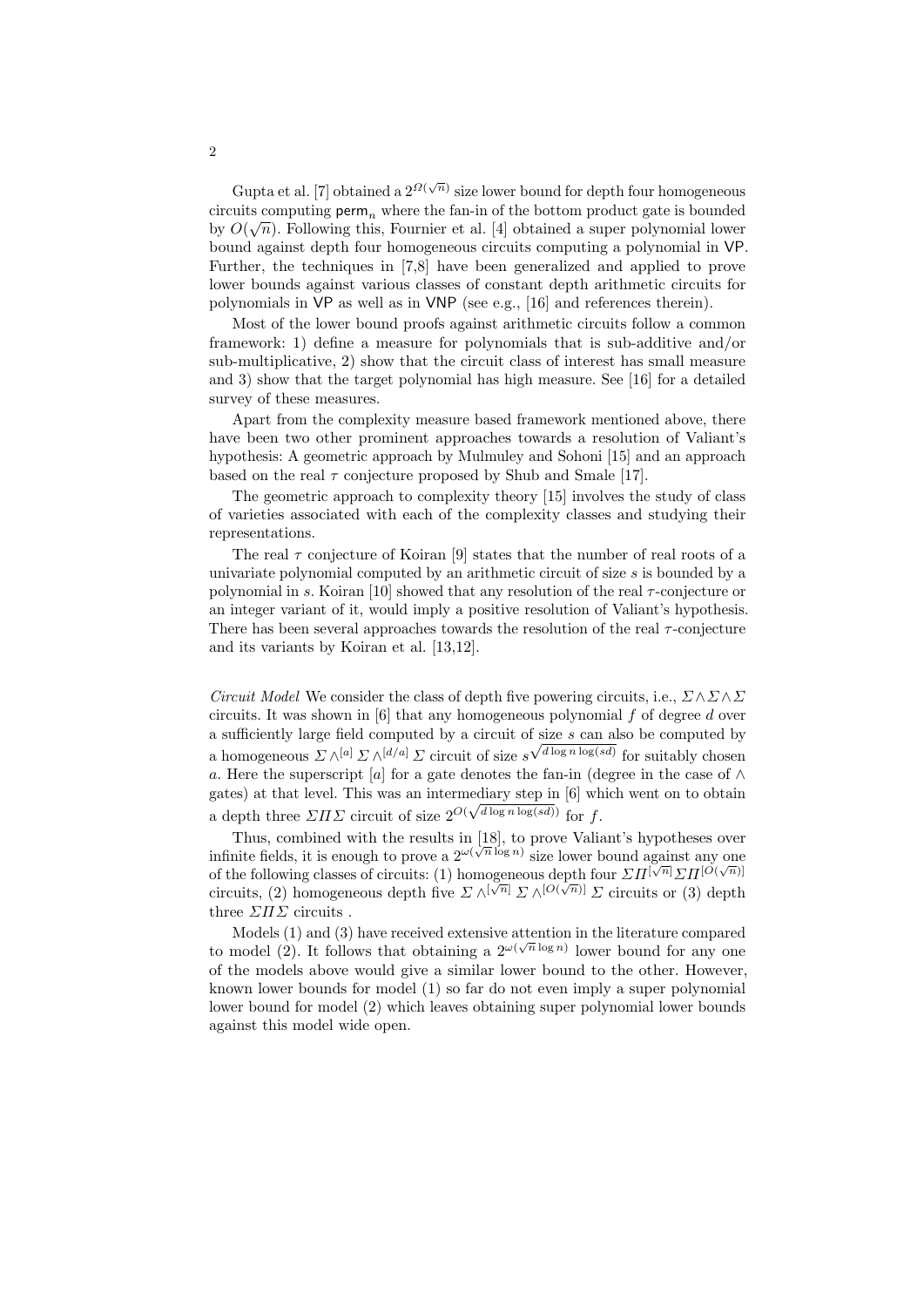In this article, we prove lower bounds against two restrictions of model (2) mentioned above:  $\sum \wedge \sum^{[\leq n]} \wedge^{[\geq 21]} \sum$  circuits and  $\sum \wedge \sum^{[\leq 2^{\sqrt{n}}/1000]} \wedge^{[\geq \sqrt{n}]} \sum$ circuits with bottom gates computing homogeneous linear forms. Since the transformation from depth four  $\Sigma \Pi^{[\sqrt{n}]} \Sigma \Pi^{[O(\sqrt{n})]}$  to depth five  $\Sigma \wedge^{[a]} \Sigma \wedge^{[d/a]} \Sigma$ in [\[6\]](#page-11-3), in contrast to their result from general circuits, works against any chosen parameter  $a < d$ , the restrictions on the degree of the bottom  $\wedge$  gates in the models we consider are general enough.

Throughout, it helps to interpret the polynomials computed by  $\Sigma \wedge \Sigma \wedge \Sigma$  as sums of powers of projections of power symmetric polynomials where the  $n$  variate power symmetric polynomial of degree d is given by  $p_d(x_1, \ldots, x_n) = x_1^d + \cdots + x_n^d$ .

<span id="page-2-0"></span>Our Results We prove lower bounds against the restrictions of depth five  $\Sigma \wedge \Sigma \wedge \Sigma$ . We show:

**Theorem 1.** Let  $g = \sum_{i=1}^{s} f_i^{\alpha_i}$  where  $f_i = p_{d_i}(\ell_{i_1}, \ldots, \ell_{i_n}) + \beta_i$  for some scalars  $\beta_i$  and for every i, either  $d_i = 1$  or  $d_i \geq 21$  and  $\ell_{i_1}, \ldots, \ell_{i_n}$  are homogeneous linear forms. If  $g = x_1 \cdot x_2 \cdots x_n$  then  $s = 2^{\Omega(n)}$ .

The proof of Theorem [1](#page-2-0) involves the dimension of the space of projected multilinear derivatives as a complexity measure for a polynomial  $f$ . It is computed by first projecting the partial derivative space of  $f$  to its multilinear subspace and then setting a subset of variables to 0. The dimension of the resulting space of polynomials is our measure of complexity for polynomials. Further, the method of projected multilinear derivatives also gives our second important result of the paper: An exponential lower bound against depth five powering circuits where the middle  $\Sigma$  layers have fan-in at most  $2^{\sqrt{n}/1000}$  with the degree of the bottom  $\land$  gates at least  $\sqrt{n}$ :

<span id="page-2-1"></span>**Theorem 2.** Let  $g = \sum_{i=1}^{s} f_i^{\alpha_i}$  where  $f_i = p_{d_i}(\ell_{i_1}, \ldots, \ell_{i_{N_i}}) + \beta_i$ , for some scalars  $\beta_i$  and  $\sqrt{n} \leq d_i \leq n$ ,  $N_i \leq 2^{\sqrt{n}/1000}$ , and  $\ell_{i_1}, \ldots, \ell_{i_{N_i}}$  are homogeneous linear forms. If  $g = x_1 \cdot x_2 \cdots x_n$  then  $s = 2^{\Omega(n)}$ .

It is not difficult to see that the polynomial  $x_1 \cdots x_n$  has a homogeneous  $\Sigma \wedge^{[\sqrt{n}]}$  $\Sigma^{[O(2^{\sqrt{n}})]}\wedge^{[\sqrt{n}]}$   $\Sigma$  circuit of size  $2^{O(\sqrt{n})}$  (see Lemma [16\)](#page-9-0). Theorem [2](#page-2-1) shows that reducing the middle  $\Sigma$  gate fan-in by a constant factor in the exponent leads to an exponential lower bound.

The homogeneity condition on the lower  $\Sigma$  and  $\wedge$  gates seems to be necessary to our proofs of Theorem [1](#page-2-0) and Theorem [2.](#page-2-1) In fact, Saptharishi [\[16\]](#page-12-5), in a result attributed to Forbes, showed that  $x_1 \cdots x_n$  can be computed by  $\Sigma \wedge \Sigma \wedge$  circuits of size  $2^{O(\sqrt{n})}$  where the lower  $\Sigma$  gates are not necessarily homogeneous.

Thus, it is important to study depth five powering circuits where the bottom  $\Sigma$  gates are not necessarily homogeneous. Towards this, in Section [4,](#page-10-0) we consider the widely used measure of the dimension of the shifted partial derivatives of a polynomial. We show:

<span id="page-2-2"></span>**Theorem 3.** Let  $g = \sum_{i=1}^{s} f_i^{\alpha_i}$  where  $f_i = p_{d_i}(x_{i_1}, \ldots, x_{i_{m_i}}, \ell_{i_1}, \ldots, \ell_{i_{r_i}}), m_i \leq$  $\frac{1}{40}n, r_i \leq n^{\epsilon}, d \leq 2^{o(n)}, \alpha_i \leq 2^{o(n)}$  for all i where  $0 < \epsilon < 1$ . If  $g = x_1 x_2 \ldots x_n$ then  $s = 2^{\Omega(n)}$ .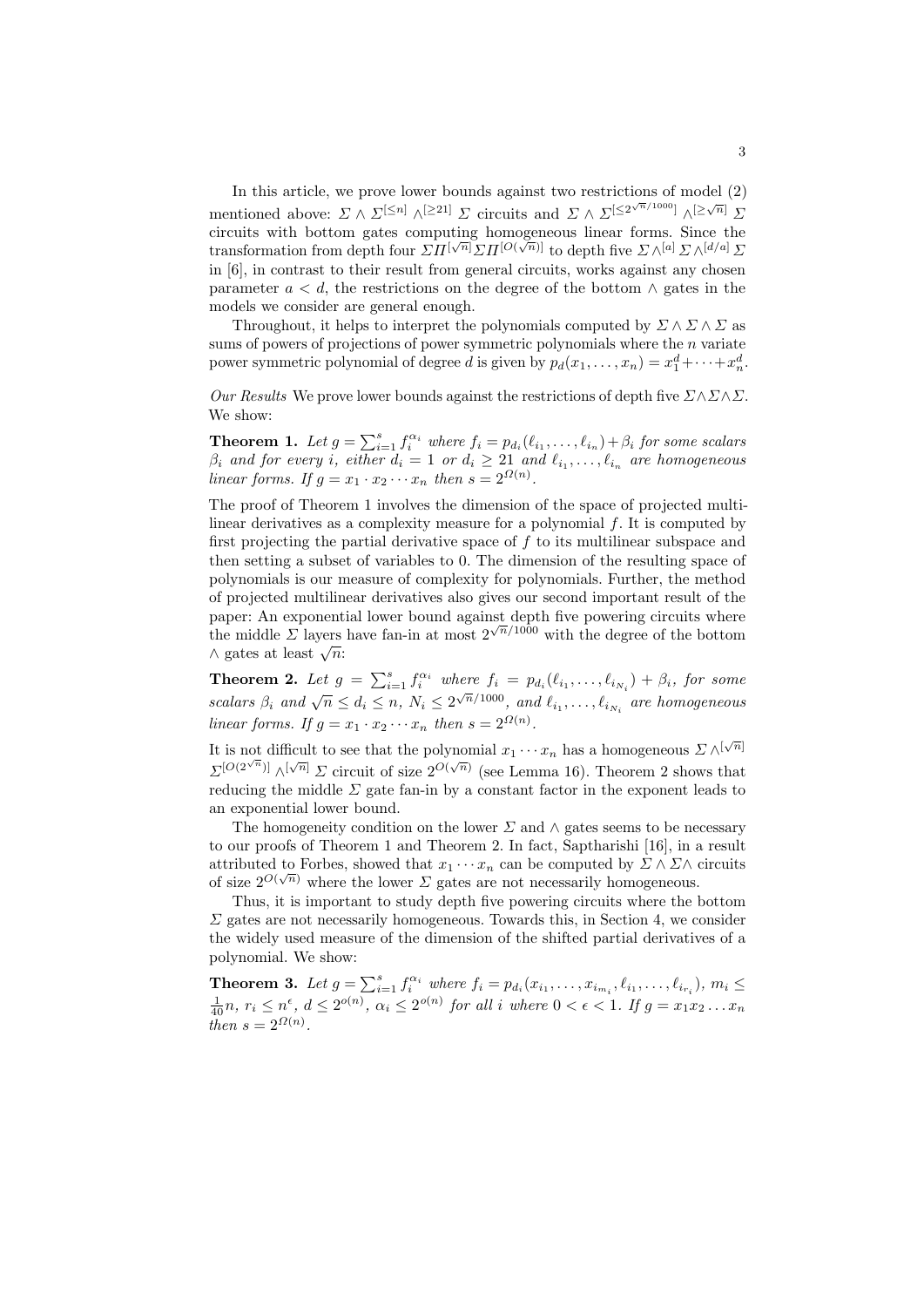It should be noted that Theorem [3](#page-2-2) is much weaker than Theorems [1](#page-2-0) and [2,](#page-2-1) however, it allows non-homogeneous  $\Sigma$  gates at the bottom. It seems that the restrictions on  $r_i$  in the above theorem are necessary if the lower bound argument uses the method of shifted partial derivatives. In particular, we show:

<span id="page-3-0"></span>**Lemma 4.** Let  $k \leq \min\{l, d\}$  and  $\alpha > 0$  be large enough. Then

$$
\dim\left(\mathbb{F}\text{-Span}\left\{\boldsymbol{x}^{\leq l}\partial^{=k}\left(p_d(x_1,\ldots,x_n)^\alpha\right)\right\}\right)=\Omega\left(\frac{\binom{n}{k}\binom{n+l}{l}}{l^{l/(d-1)}}\right).
$$

In the cases where  $l/(d-1) = O(1)$  and  $l = n^{O(1)}$  the above bound is tight up to a polynomial factor since dim  $\left(\mathbb{F}\text{-Span}\left\{\mathbf{x}^{\leq l}\partial^{=k}\left(p_d(x_1,\ldots,x_n)^\alpha\right)\right\}\right) \leq \binom{n}{k}\binom{n+l}{l}$ and hence indicating that the restrictions on the  $r_i$ s in Theorem [3](#page-2-2) would be necessary if the dimension of shifted partial derivatives is used as the measure of complexity.

### 2 Preliminaries

An *arithmetic circuit* is a labelled directed acyclic graph. Vertices of zero in-degree are called *input* gates and are labelled by elements in  $\mathbb{F} \cup \{x_1, \ldots, x_n\}$ . Vertices of in-degree two or more are called internal gates and have their labels from  $\{x, +\}$ . An arithmetic circuit has at least one vertex of zero out-degree called an output gate. We assume that an arithmetic circuit has exactly one output gate. A polynomial  $p_q$  in  $\mathbb{F}[x_1, \ldots, x_n]$  can be associated with every gate g of an arithmetic circuit defined in an inductive fashion. Input gates compute their label. Let g be an internal gate with children  $f_1, \ldots, f_m$  then  $p_g = p_{f_1}$  op  $\cdots$  op  $p_{f_m}$ where  $op \in \{+, \times\}$  is the label of g. The polynomial computed by the circuit is the polynomial at one of the output gates and denoted by  $p<sub>C</sub>$ . The size of an arithmetic circuit is the number of gates in it and is denoted by  $size(C)$ . We will denote a fan-in/degree bound on a layer as a superscript to the corresponding gate e.g.,  $\Sigma \wedge \Sigma^{[\leq n]} \wedge^{[\geq 21]} \Sigma$  denotes the class of families of polynomials computed by depth five circuits with powering and sum gates, where the middle layer of sum gates have fan-in bounded from above by  $n$  and the bottom most powering gates have degree at least 21.

<span id="page-3-1"></span>The following bound on the binomial coefficient is useful throughout the paper:

**Proposition 5** ([\[14\]](#page-12-12)). Let  $r \leq n$ . Then  $\log_2 {n \choose r} \approx nH(r/n)$ , where H is the binary entropy function,  $H(p) = -p \log_2(p) - (1-p) \log_2(1-p)$ , and  $\approx$  is equality up to an additive  $o(n)$  error.

We denote by [n] the set  $\{1, \ldots, n\}$ . For a set of polynomials S, let  $\mathcal{M}_{\le d}(S)$  $(\mathcal{M}_{=d}(S))$  denote the set of all products of at most (exactly) d not necessarily distinct elements from S. Note that when S is a set of variables,  $|\mathcal{M}_{\leq d}(S)| =$  $\binom{|S|+d}{d}$ . When the set S is clear from the context, we use  $\mathcal{M}_{\leq d}(\mathcal{M}_{=d})$  instead of  $\mathcal{M}_{\leq d}(S)$   $(\mathcal{M}_{=d}(S))$ .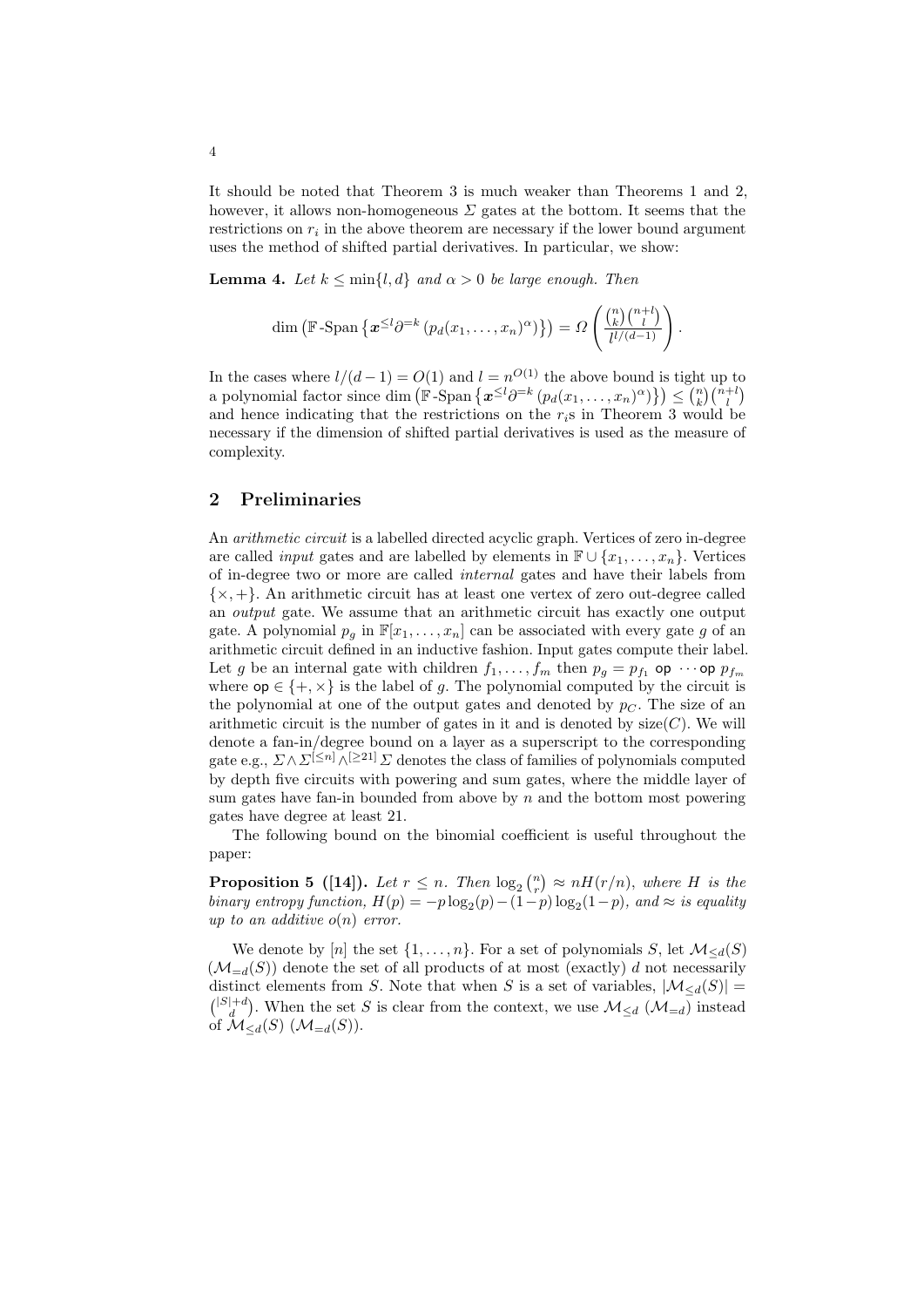For a subset S of variables, let  $\mathcal{X}_a^b(S)$  denote the set of all multilinear monomials of degree  $a \leq d \leq b$  in variables from the set S, i.e.,

$$
\mathcal{X}_{a}^{b}(S) = \{ \prod_{x_i \in S} x_i^{\delta_i} \mid a \le \sum_{i=1}^{n} \delta_i \le b, \delta_i \in \{0, 1\} \}.
$$

For two sets A and B, define  $A \odot B \stackrel{\triangle}{=} \{a \cdot b \mid a \in A, b \in B\}$ . Additionally, we define  $A \cdot f$  for some polynomial f to be the set  $\{a \cdot f \mid a \in A\}$ .

The notion of *shifted partial derivatives* is given as follows: For  $k \geq 0$  and  $f \in \mathbb{F}[x_1,\ldots,x_n]$  let  $\partial^{-k} f$  denote the set of all partial derivatives of f of order k. For  $l \geq 0$ , the  $(k, l)$  shifted partial derivative space of f, denoted by F-Span  $\{\boldsymbol{x}^{\leq l}\partial^{=k}f\}$ , is defined as:

$$
\mathbb{F}\text{-Span}\left\{\mathbf{x}^{\leq l}\partial^{=k}f\right\}\triangleq\mathbb{F}\text{-Span}\left\{\mathbf{m}\cdot\partial^{=k}f\;\mid\;\mathbf{m}\in\mathcal{M}_{\leq\ell}(x_1,\ldots,x_n)\right\}
$$

where  $\mathbb{F}$ -Span  $\{S\} \triangleq {\alpha_1 f_1 + \cdots + \alpha_m f_m \mid f_i \in S \text{ and } \alpha_i \in \mathbb{F} \text{ for all } i \in [m] }$ . We restate the well known lower bound for the dimension of the space of shifted partial derivatives  $x_1 \cdots x_n$ :

### Proposition 6 ([\[8\]](#page-12-4)).

<span id="page-4-0"></span>
$$
\dim (\mathbb{F}\text{-Span}\left\{ \boldsymbol{x}^{\leq l} \partial_{\text{ML}}^{-k} x_1 \cdots x_n \right\}) = \dim (\mathbb{F}\text{-Span}\left\{ \boldsymbol{x}^{\leq l} \partial^{-k} x_1 \cdots x_n \right\})
$$

$$
\geq {n \choose k} \cdot {n-k+l \choose l}.
$$

In the above,  $\partial_{ML}^{-k} f$  denotes the set of kth order multilinear derivative space of f, i.e.,  $\partial_{\text{ML}}^{-k} f \triangleq \{ \frac{\partial^k f}{\partial x_{i_1} \cdots \partial x_{i_k}} \mid i_1 < \ldots < i_k \in \{1, \ldots, n\} \}.$ 

# 3 Projected Multilinear Derivatives and Proof of Theorems [1](#page-2-0) and [2](#page-2-1)

This section is devoted to the proof of Theorems [1](#page-2-0) and [2.](#page-2-1) Our proof follows the standard two step approach for proving arithmetic circuit lower bounds: First, define a sub-additive measure that is low for every polynomial computed in the model. Second, show that the measure is exponentially larger for a specific polynomial p. Hence allowing us to conclude that any circuit in the model that computes p requires exponential size.

We consider a variant of the space of partial derivatives, viz., the *projected* multilinear derivatives as the complexity measure for polynomials.

The Complexity Measure Let  $f \in \mathbb{F}[x_1, \ldots, x_n]$ . For  $S \subseteq \{1, \ldots, n\}$ , let  $\pi_S : \mathbb{F}[x_1, \ldots, x_n] \to \mathbb{F}[x_1, \ldots, x_n]$  be the projection map that sets all variables in S to zero, i.e., for every  $f \in \mathbb{F}[x_1,\ldots,x_n]$ ,  $\pi_S(f) = f(x_i = 0 \mid i \in S)$ . Let  $\pi_m(f)$  denote the projection of f onto its multilinear monomials, i.e., if  $f = \sum_{\alpha \in \mathbb{N}^n} c_{\alpha} \prod_{i=1}^n x_i^{\alpha_i}$  then  $\pi_{\mathsf{m}}(f) = \sum_{\alpha \in \{0,1\}^n} c_{\alpha} \prod_{i=1}^n x_i^{\alpha_i}$ .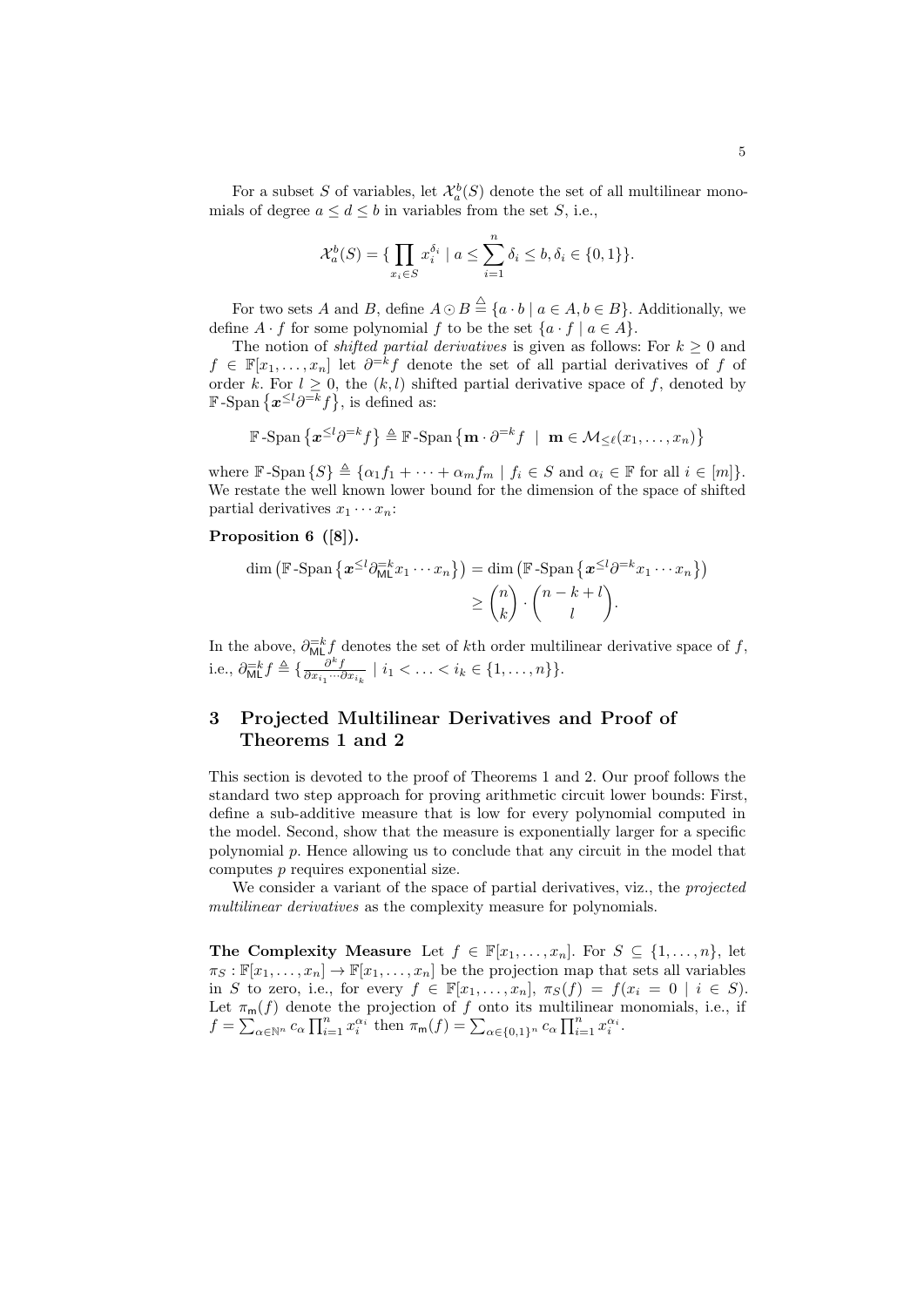For  $S \subseteq \{1, \ldots, n\}$  and  $0 < k \leq n$ , the dimension of Projected Multilinear Derivatives (PMD) of a polynomial  $f$  is defined as:

$$
\mathrm{PMD}_{S}^{k}(f) \triangleq \dim(\mathbb{F}\text{-}\mathrm{Span}\left\{\pi_{S}(\pi_{\mathsf{m}}(\partial_{\mathsf{ML}}^{-k}f))\right\}).
$$

We omit the subscript  $S$  when either  $S$  is clear from the context or when it refers to an unspecified set S. It is not hard to see that  $\mathsf{PMD}_S^k$  is sub-additive.

**Lemma 7.** For any  $S \subseteq \{1 \ldots, n\}$ ,  $k \geq 1$ , and polynomials f and g:

<span id="page-5-1"></span> $\text{PMD}_{S}^{k}(f+g) \leq \text{PMD}_{S}^{k}(f) + \text{PMD}_{S}^{k}(g).$ 

#### Lower Bound for the Measure

<span id="page-5-2"></span>We establish a lower bound on the dimension of projected multilinear derivatives of the polynomial  $x_1 \cdots x_n$ . This follows from a simple argument and is shown below:

**Lemma 8.** For any  $S \subseteq \{1, ..., n\}$  with  $|S| = n/2 + 1$  and  $k = 3n/4$  we have:

$$
\text{PMD}_{S}^{k}(x_{1}\cdots x_{n}) \ge {n/2 - 1 \choose n/4} \ge 2^{n/2}/n^{2}.
$$

*Proof.* Let  $T \subseteq \{1, ..., n\}$  with  $|T| = k$ . Then  $\frac{\partial^k}{\partial T}(x_1 \cdots x_n) = \prod_{i \notin T} x_i$ . Note that if  $S \cap \overline{T} = \emptyset$  then we have  $\pi_S(\pi_m(\frac{\partial^k}{\partial T}(x_1 \cdots x_n))) = \prod_{i \notin T} x_i$  since setting variables in S to zero does not affect the variables in  $\overline{T}$ . Otherwise, if  $S \cap \overline{T} \neq \emptyset$ then  $\pi_S(\pi_{\mathsf{m}}(\frac{\partial^k}{\partial T}(x_1\cdots x_n)))=0$ . Thus, we have:

$$
\mathbb{F}\text{-Span}\left\{\pi_S(\pi_m(\partial_{\text{ML}}^{-k}(x_1\cdots x_n)))\right\}\supseteq \mathbb{F}\text{-Span}\left\{\prod_{i\in\overline{T}}x_i \mid \overline{T}\subseteq \overline{S}, |\overline{T}|\leq n/4\right\}.
$$

Hence,  $\text{PMD}_{S}^{k}(x_1 \cdots x_n) \ge \binom{n/2-1}{n/4} \ge 2^{n/2}/n^2$  using Stirling's approximation of binomial coefficients.  $\Box$ 

### $\Sigma \wedge \Sigma \wedge$  Circuits: The Curse of Homogeneity

<span id="page-5-0"></span>Firstly, we observe that homogeneous  $\Sigma \wedge \Sigma \wedge$  circuits of polynomial size cannot compute the monomial  $x_1 \cdot \cdots \cdot x_n$  by eliminating bottom  $\wedge$  gates of degree at least 2:

**Observation 9.** Let  $f = f_1^{\alpha_1} + \cdots + f_s^{\alpha_s}$  where  $f_i = \sum_{j=1}^n \beta_{ij} x_j^{d_i} + \beta_{i0}, \beta_{ij} \in \mathbb{F}$ . If  $f = x_1 \cdots x_n$  then  $s = 2^{\Omega(n)}$ .

The homogeneity condition for the bottom power gates is necessary due to the following result in [\[16\]](#page-12-5). Let  $\text{Sym}_{n,d} = \sum_{S \subseteq [n], |S| = d} \prod_{i \in S} x_i$ , the elementary symmetric polynomial of degree d.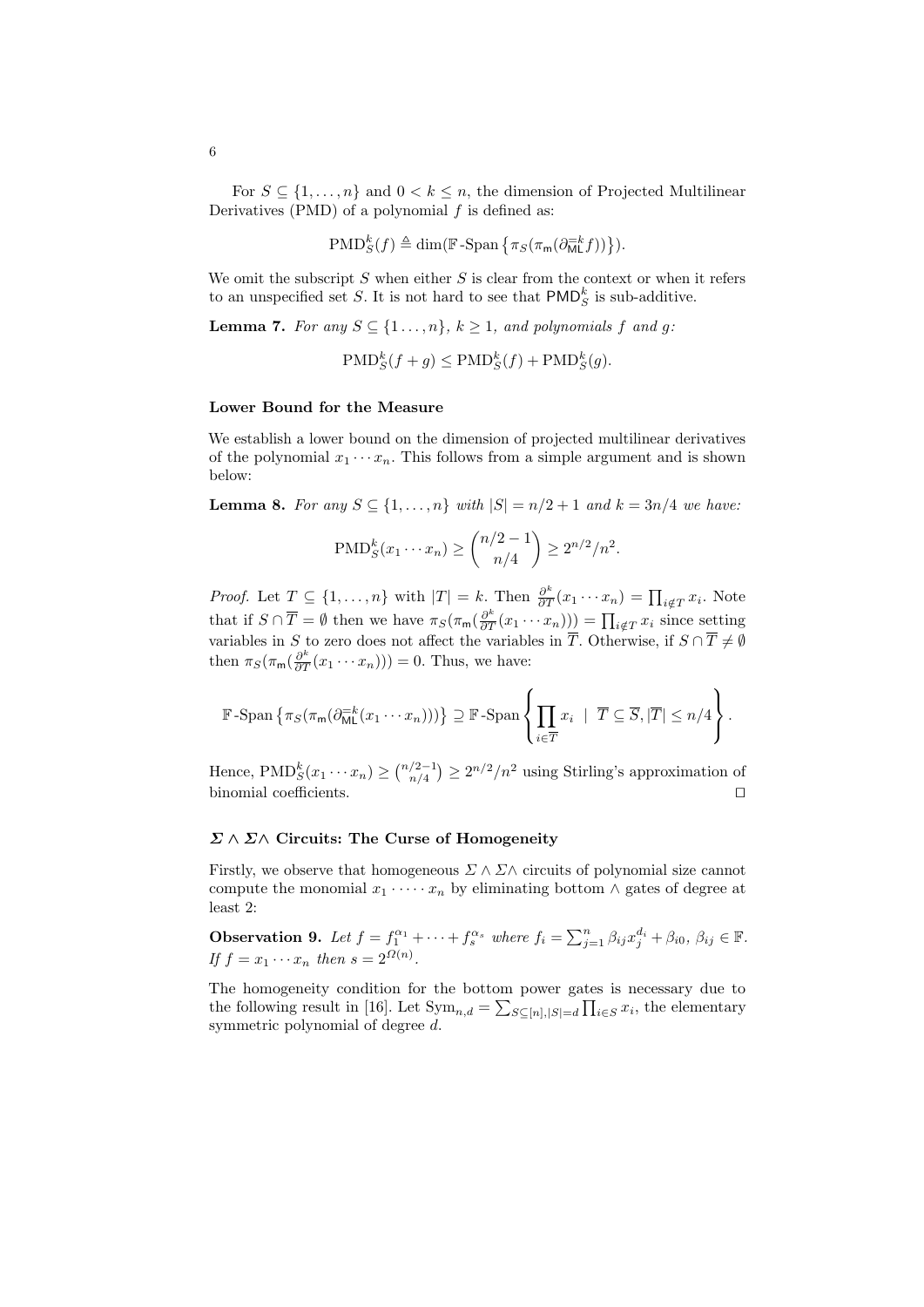**Proposition 10.** [\[16,](#page-12-5) Corollary 17.16] For any  $d > 0$ ,  $Sym_{n,d}$  can be computed by a  $\Sigma \wedge \Sigma \wedge$  circuit of size  $2^{O(\sqrt{d})}$ poly $(n)$ .<sup>[4](#page-6-0)</sup>

<span id="page-6-1"></span>Is it all about homogeneity at the bottom  $\Sigma$  gates? The answer is no. In fact, Observation [9](#page-5-0) can also be generalized to the case of powers of polynomials in the span of the set  $\{x_i^{\alpha_i}\}$  $\begin{cases} \alpha_{i_j} \\ i_j \end{cases}$  |  $1 \leq i_j \leq n, \alpha_{i_j} \geq 2$  }:

**Lemma 11.** For any  $\beta_0, \beta_1, \ldots, \beta_r \in \mathbb{F}$ ,  $\alpha, d \in \mathbb{N}$  and for any  $S \subseteq \{1, \ldots, n\}$ with  $|S| + k > n$ , we have  $\text{PMD}_{S}^k((\sum_{j=1}^r \beta_j x_{i_j}^{d_j} + \beta_0)^{\alpha}) \leq 1$  where  $1 \leq i_j \leq n$  and either  $\forall j \ d_j \geq 2 \ or \ \forall j \ d_j = 1.$ 

We get the following generalization of Observation [9:](#page-5-0)

**Corollary 12.** Let  $f = f_1^{\alpha_1} + \cdots + f_s^{\alpha_s}$  where for every *i*, either  $f_i$  is a linear form or  $f_i = \sum_{j=1}^n \beta_{i,l_j} x_{l_j}^{d_{i_j}}$  $\begin{array}{l} a_{i_j} \ a_{i_j} + \beta_{i0} \ for \ d_{i_j} \geq 2 \ and \ \beta_{i,l_j} \in \mathbb{F}. \ If \ f = x_1 \cdots x_n \ then \end{array}$  $s = 2^{\Omega(n)}$ . Moreover,  $|\{i \mid f_i \text{ is linear}\}| = 2^{\Omega(n)}$ .

*Proof.* Let  $S \subset \{1, \ldots, n\}$  with  $|S| = n/2 + 1$  and  $k = 3n/4$ . From Lemmas [11](#page-6-1) and [7](#page-5-1) we have  $\text{PMD}_{S}^{k}(f) \leq \sum_{i=1}^{s} \text{PMD}_{S}^{k}(f_{i}^{\alpha_{i}}) \leq s$ . Hence by Lemma [8](#page-5-2) we have  $s \geq 2^{n/2}/n^2$  as required. Further, PMD<sup>k</sup> $(S \mid f_i^{\alpha_i})$  is non-zero only if  $f_i$  is a linear form, and hence  $|\{i \mid f_i \text{ is linear}\}| = 2^{\Omega(n)}$ . **In the case of the contract of the contract of the contract of the contract of the contract of the contract of the contract of the contract of the contract of the contract of the contract of the contract of the contract** 

### $\Sigma \wedge \Sigma \wedge \Sigma$  Circuits: Middle  $\Sigma$  Fan-in versus the Bottom Degree

The argument above fails even when the degree of the power symmetric polynomial is two (i.e.,  $d = 2$ ). Let  $f = \ell_1^2 + \cdots + \ell_n^2 + \beta$  where  $\ell_1, \ldots, \ell_n$  are homogeneous linear functions such that each of the  $\ell_i$  have all n variables with non-zero coefficients and  $\beta \neq 0$ . It is not hard to see that the space  $\partial_{ML}^k f^{\alpha}$  of the kth order derivatives of  $f^{\alpha}$  is contained in the span of  $\{f^{\alpha-k}\prod_{i=1}^n \ell_i^{\gamma_i} \mid \sum_i \gamma_i \leq k\}.$ Even after applying the projections  $\pi_m$  and  $\pi_S$  for any  $S \subseteq \{1, \ldots, n\}$ , with  $|S| = (n/2) + 1$ , obtaining a bound on PMD<sub>S</sub> better than the lower bound in Lemma [8](#page-5-2) seems to be difficult. The reason is that every multilinear monomial of degree  $|n/2-1-k|$  appears in at least one of the projected multilinear derivatives of  $f^{\alpha}$ .

A natural approach to overcome the above difficulty could be to obtain a basis for the projected multilinear derivatives of  $f^{\alpha}$  consisting of a small set of monomials and a small set of products of powers of the linear forms multiplied by suitable powers of  $f$ . Surprisingly, as shown below in Lemma [13,](#page-6-2) the approach works when the degree  $d \geq 21$ , although it requires an involved combinatorial argument.

<span id="page-6-2"></span>**Lemma 13.** Suppose that  $f = (\ell_1^d + \ldots + \ell_n^d + \beta)$  for some scalar  $\beta$ , and  $\ell_j$ homogeneous linear forms,  $1 \leq j \leq n$ . Let  $Y = \{\ell_i^{d-j} \mid 1 \leq i \leq n, 1 \leq j \leq d\}$  and

<span id="page-6-0"></span><sup>&</sup>lt;sup>4</sup> In [\[16\]](#page-12-5), Corollary 17.16, it is mentioned that the resulting  $\Sigma \wedge \Sigma \wedge$  circuit is homogeneous. However, a closer look at the construction shows that the application of Fischer's identity produces sum gates that are not homogeneous.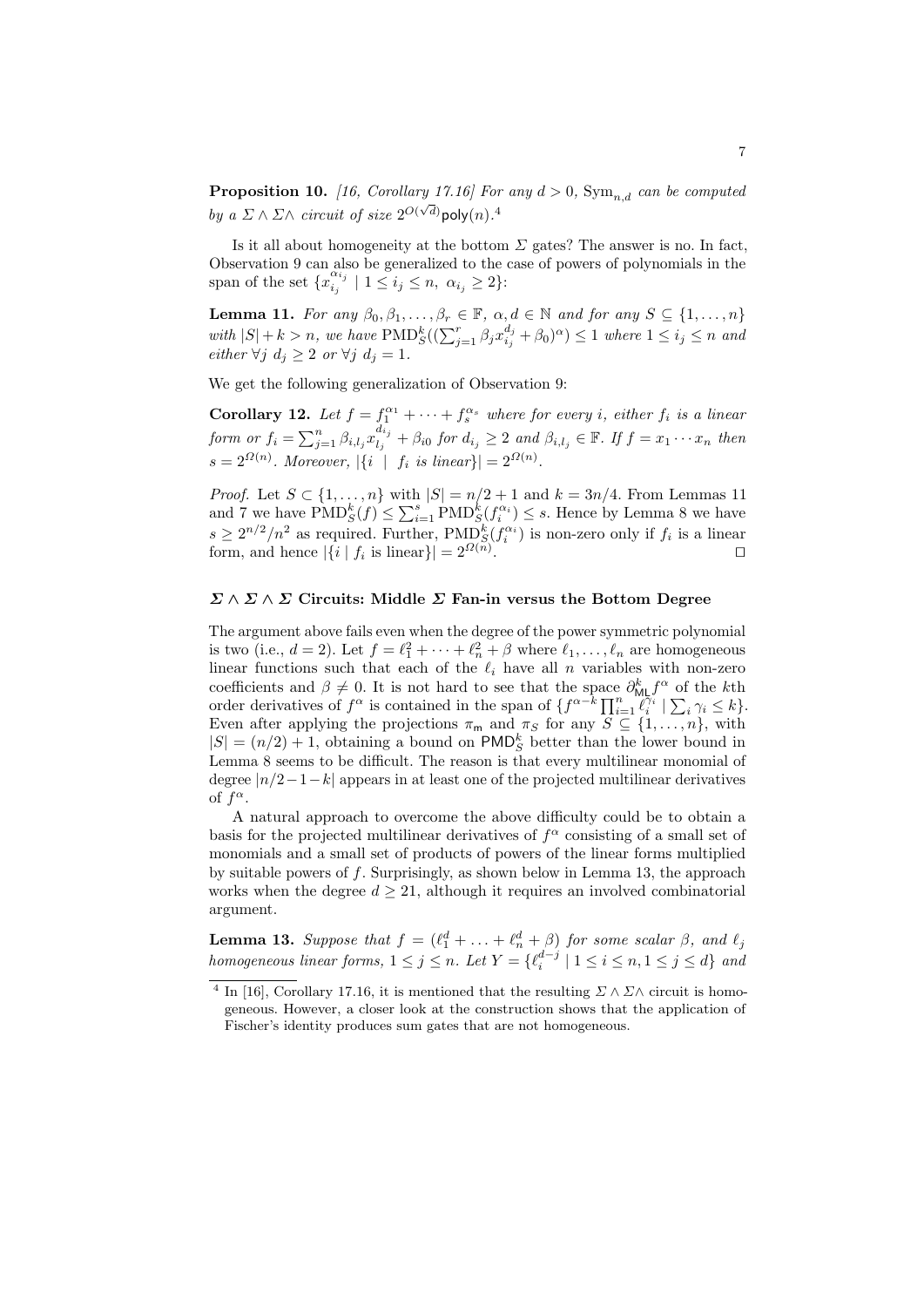$\lambda = 1/4 + \varepsilon$  for some  $0 < \varepsilon < 1/4$ . Then, for  $k = 3n/4$  and any  $S \subseteq \{1, ..., n\}$ with  $|S| = n/2 + 1$ , we have:

$$
\pi_S(\pi_m(\partial_{\text{ML}}^{-k} f^{\alpha}) \subseteq \mathbb{F}\text{-Span}\left\{\pi_S(\pi_m(\mathcal{F}\odot \left( \mathcal{X}_{\lambda n}^{n/2-1}(\overline{S}) \cup \mathcal{M}_{\leq (1+\varepsilon)n/d}(Y)\right)))\right\}
$$

where  $\mathcal{F} = \bigcup_{i=1}^k f^{\alpha-i}$  and  $\overline{S} = \{1, \ldots, n\} \setminus S$ .

*Proof.* Let  $T \subseteq \{x_1, \ldots, x_n\}$  with  $|T| = k$ , let  $f_T^{(k)}$  $T^{(\kappa)}$  denote kth order partial derivative of f with respect to T. Note that  $f_T^{(k)} \in \mathbb{F}$ -Span  $\{\ell_j^{d-k} \mid 1 \le j \le n\}$ . Let  $L_i$  denote  $\{\ell_j^{d-i} \mid 1 \leq j \leq n\}$  so that  $f_T^{(k)} \in \mathbb{F}$ -Span  $\{L_k\}$ . Then

<span id="page-7-0"></span>
$$
\frac{\partial^k f^\alpha}{\partial T} \in \mathbb{F}\text{-Span}\left\{f^{\alpha-i} \odot D_i^T(f) \mid 1 \le i \le k\right\} \tag{1}
$$

where  $D_i^T(f) = \left\{ \prod_{r=1}^i f_{T_r}^{(t_r)} \right\}$  $T_r^{(t_r)} \mid T_1 \uplus \ldots \uplus T_i = T, \text{ where } t_r = |T_r| > 0, 1 \le r \le i \}$ . Intuitively, the set  $D_i^T$  contains one polynomial for each possible partition of  $T$  into  $i$  many parts. The polynomial corresponding to a particular partition is the product of the derivatives of  $f$  with respect to each of the parts. Now, the following claim bounds the span of  $D_i^T$ :

*Claim.* For any 
$$
1 \leq i \leq k
$$
,  $D_i^T \subseteq \mathbb{F}$ -Span  $\left\{ \bigodot_{r=1}^k L_r^{\odot j_r} \mid \sum_{r=1}^k r \cdot j_r = k \right\}$ .

*Proof.* Let  $T_1 \oplus \cdots \oplus T_i = T$  be a partition and let  $j_r$  denote the number of parts with cardinality r, i.e.,  $j_r = |\{j \mid |T_j| = r\}|$ . Then

$$
\prod_{|T_j|=r} f_{T_j}^{(r)} \in \mathbb{F}\text{-}\mathrm{Span}\left\{\bigodot_{|T_j|=r} L_r\right\} = \mathbb{F}\text{-}\mathrm{Span}\left\{L_r^{\odot j_r}\right\}.
$$

Thus,  $\prod_{r=1}^{i} f_{T_r}^{(t_r)}$  $T_r^{(t_r)} \in \mathbb{F}$ -Span  $\left\{\bigodot_{r=1}^k L_r^{\odot j_r}\right\}$ . Since,  $\sum_{r=1}^k r \cdot j_r = k$  for any partition  $T_1 \uplus \cdots \uplus T_i$  of T, the claim follows.

Continuing from [\(1\)](#page-7-0), we have:

<span id="page-7-1"></span>
$$
\frac{\partial^k f^{\alpha}}{\partial T} \in \mathbb{F}\text{-Span}\left\{f^{\alpha-i} \odot D_i^T(f) \mid 1 \le i \le k\right\}
$$

$$
\subseteq \mathbb{F}\text{-Span}\left\{\mathcal{F} \odot \{D_i^T(f) \mid 1 \le i \le d\}\right\}
$$

$$
\subseteq \mathbb{F}\text{-Span}\left\{\mathcal{F} \odot \left\{\bigodot_{r=1}^d L_r^{\odot j_r} \mid 1 \cdot j_1 + \dots + d \cdot j_d = k\right\}\right\}.
$$
 (2)

It remains to show that the right side of [\(2\)](#page-7-1) is spanned by a set of polynomials that satisfy the properties stated in the lemma. The next claim completes the proof of Lemma [13.](#page-6-2)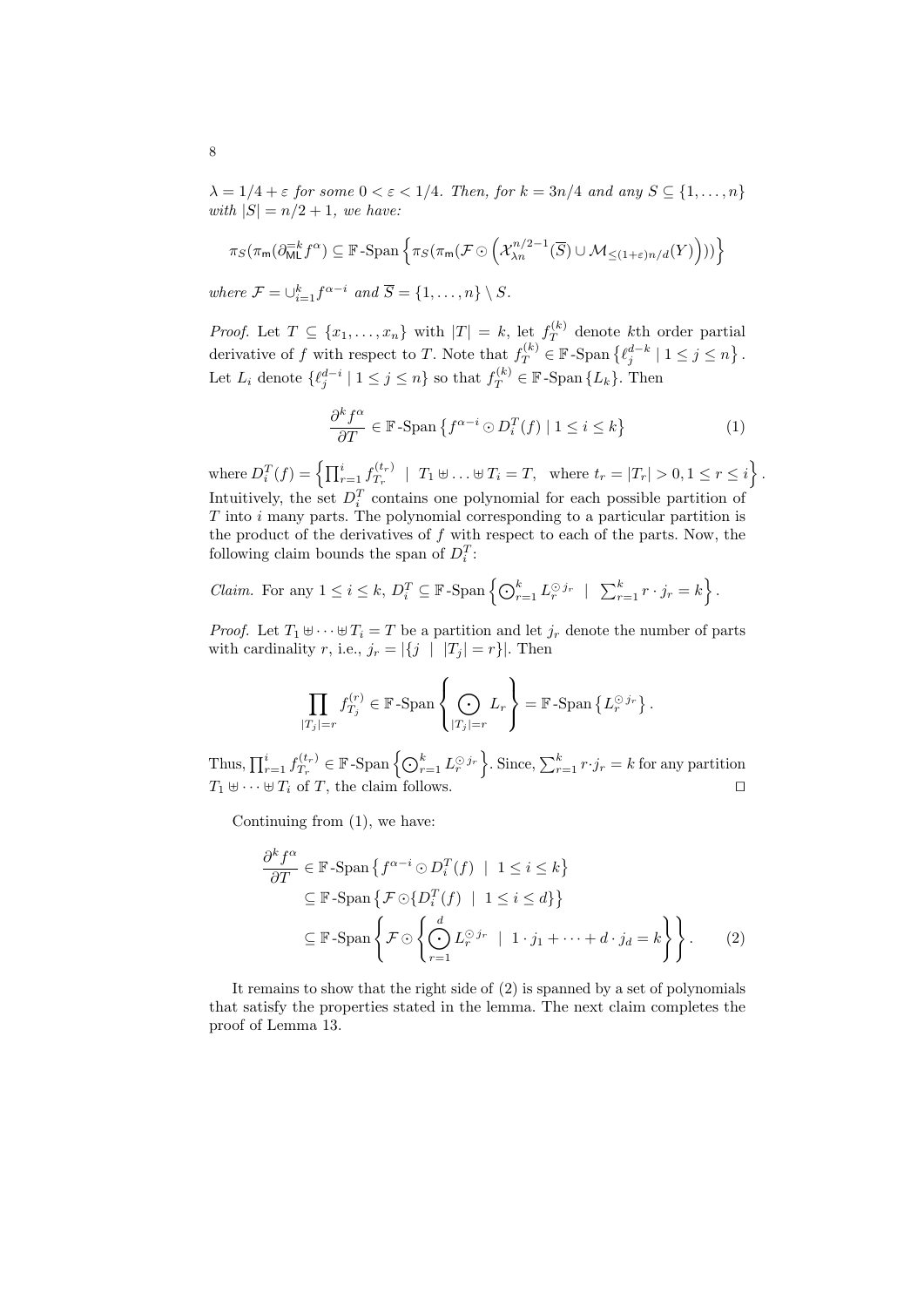Claim.

$$
\pi_S(\pi_m\left(\left\{\bigodot_{r=1}^d L_r^{\odot j_r} \mid \sum_{i=1}^d i \cdot j_i = k\right\}\right) \subseteq \mathbb{F}\text{-Span}\left\{\mathcal{X}_{\lambda n}^{\frac{n}{2}-1}(\bar{S}) \cup \mathcal{M}_{\leq \frac{(1+\varepsilon)n}{d}}(Y)\right\}.
$$

*Proof.* Note that the polynomials in  $L_j$  are homogeneous non-constant polynomials of degree  $d-j$ , and hence the set  $\bigodot_{r=1}^{d} L_r^{\odot j_r}$  consists of homogeneous polynomials of degree  $\sum_{r=1}^{d} j_r(d-r)$ .

Let  $\deg(\bigodot_{r=1}^d L_r^{\odot j_r})$  denote the degree of polynomials in the set  $\bigodot_{r=1}^d L_r^{\odot j_r}$ . The remaining argument is split into three cases depending on the value of  $\deg(\bigodot_{r=1}^d L_r^{\odot \, \widecheck{j}_r}).$ 

**Case 1:**  $\deg(\bigodot_{r=1}^d L_r^{\odot j_r}) \geq n/2$  then  $\pi_S(\pi_m(\bigodot_{r=1}^d L_r^{\odot j_r})) = \{0\}$ . Note that here we have crucially used the fact that the  $\ell_j$  are homogeneous.

Case 2:  $\lambda n \leq \deg(\bigodot_{r=1}^d L_r^{\odot j_r}) < n/2$ . In this case  $\pi_S(\pi_m(\bigodot_{r=1}^d L_r^{\odot j_r}))$ is spanned by the set of all multilinear monomials in the set of variables  ${x_j \mid j \notin S}$  of degree at least  $\lambda n$  and at most  $n/2 - 1$ . Therefore we have,  $\pi_S(\pi_{\mathsf{m}}(\bigodot_{r=1}^d L_r^{\odot j_r})) \subseteq \mathbb{F}$ -Span $\left\{ \mathcal{X}_{\lambda n}^{n/2-1}(\bar{S}) \right\}$ .

**Case 3:**  $\deg(\bigodot_{r=1}^d L_r^{\odot j_r})$   $< \lambda_n$ . Recall that  $\deg(\bigodot_{r=1}^d L_r^{\odot j_r}) = \sum_{r=1}^d j_r(d-r)$  $r) \leq \lambda n$ . Then,

$$
\sum_{r=1}^{d} j_r \cdot d \le \sum_{r=1}^{d} j_r \cdot r + \lambda n = k + \lambda n \quad \text{(since } \sum_{r=1}^{d} r \cdot j_r = k.)
$$

$$
= (\lambda + 3/4)n = (1 + \varepsilon)n.
$$

Hence,  $\pi_S(\pi_{\mathsf{m}}(\bigodot_{r=1}^d L_r^{\odot j_r}))$  is spanned by the set of all products of at most  $(1+\varepsilon)n/d$  polynomials of the form  $\ell_i^{d-j}$ , i.e.,

$$
\pi_S(\pi_{\mathsf{m}}(\bigodot_{r=1}^d L_r^{\odot j_r})) \subseteq \mathbb{F}\text{-Span}\left\{\mathcal{M}_{\leq (1+\varepsilon)n/d}(Y)\right\}.
$$

This completes the proof.  $\Box$ 

Using Lemma [13](#page-6-2) above and choosing suitable parameters  $k$  and  $S$  we obtain the following upper bound on the dimension of projected multilinear derivatives:

<span id="page-8-0"></span>**Theorem 14.** Let  $f = (\ell_1^d + \ldots + \ell_n^d + \beta)$  where  $\ell_j$  are homogeneous linear forms. For  $d \geq 21$  and any  $S \subseteq \{1, \ldots, n\}$  where  $|S| = n/2 + 1$ . Then

$$
\text{PMD}_S^k(f^{\alpha}) \le 2^{(0.498 + o(1))n}.
$$

Proof. By Lemma [13,](#page-6-2)

$$
\pi_S(\pi_m(\partial_{\text{ML}}^{-k}f^{\alpha})) \subseteq \mathbb{F}\text{-Span}\left\{\pi_S(\pi_m(\lbrace f^{\alpha-i}\rbrace_{i=1}^k \odot \left\lbrace \mathcal{X}_{\lambda n}^{n/2-1}(\bar{S}) \cup \mathcal{M}_{\leq (1+\epsilon)n/d}(Y)\right\rbrace))\right\}.
$$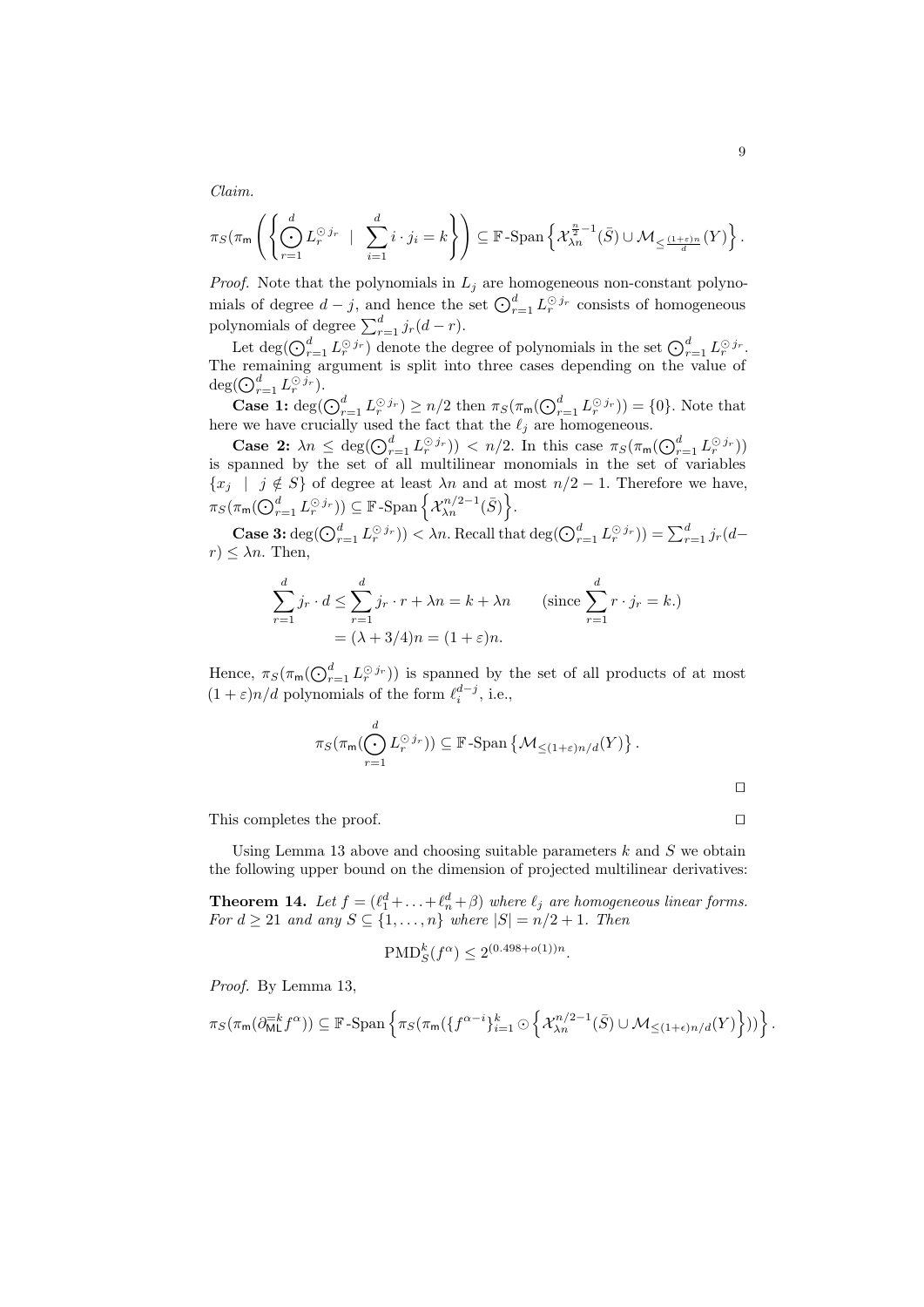Recall that  $\lambda = \frac{1}{4} + \varepsilon$ . We choose  $\varepsilon = 1/50$  and hence  $\lambda = 0.27$ . We have:

$$
\text{PMD}_{S}^{k}(f^{\alpha}) \leq k \cdot (|\mathcal{X}_{\lambda n}^{n/2-1}(\bar{S})| + |\mathcal{M}_{\leq (1+\epsilon)n/d}(Y)|).
$$

Now, since  $1/4 < \lambda < 1/2$ , we have

$$
|\mathcal{X}_{\lambda n}^{n/2-1}(\bar{S})| \le (n/2 - 1 - \lambda n) \cdot \binom{n/2 - 1}{\lambda n} \le c(n/2) \cdot \binom{n/2}{\lambda n}
$$
  
 
$$
\le (cn/2) \cdot 2^{\frac{n}{2} \cdot \mathcal{H}(2\lambda)} \le (cn/2) \cdot 2^{0.498n}.
$$

Where c is an absolute constant. We bound  $|\mathcal{M}_{\leq (1+\epsilon)n/d}(Y)|$  as follows:

$$
|\mathcal{M}_{\leq (1+\epsilon)n/d}(Y)| = { |Y| + (1+\epsilon)n/d \choose (1+\epsilon)n/d} = {dn + (1+\epsilon)n/d \choose (1+\epsilon)n/d}
$$
  

$$
\leq 2^{(dn + (1+\epsilon)n/d)\mathcal{H}\left(\frac{(1+\epsilon)n/d}{dn+(1+\epsilon)n/d}\right) \over \frac{1}{n+1} \cdot 2^{n} \cdot 2^{0.4955n}} \text{ for } d \geq 21.
$$

For the last inequality, note that for fixed n and  $\varepsilon$ ,  $(d + (1 + \varepsilon)/d)\mathcal{H}((1 +$  $\varepsilon$ / $(d^2 + (1 + \epsilon))$  is a monotonically decreasing function of d, with  $\lim_{d\to\infty}$  $(d +$  $(1+\varepsilon)/d\mathcal{H}((1+\varepsilon)/(d^2+(1+\epsilon))=0.$  Therefore, the bound holds for  $d \geq 21$ . This completes the proof.

<span id="page-9-1"></span>**Corollary 15.** Let  $f = (\ell_1^d + \ldots + \ell_N^d + \beta)$  where  $\ell_j$  are homogeneous linear forms. If d is such that  $N \leq 2^{(d/1000)}$ ,  $d \leq n$ , and  $n/d = o(n)$  then for any  $\alpha > 0$ ,

$$
\text{PMD}_{S}^{k}(f^{\alpha}) \le 2^{(0.498 + o(1))n}.
$$

*Proof of Theorem [1:](#page-2-0)* Let  $S = \{1, \ldots, n/2+1\}$  and  $k = 3n/4$ . Then by Theorem [14](#page-8-0) we have  $\text{PMD}_{S}^{k}(f_i) \leq 2^{0.498n+o(n)}$ . By the sub-additivity of  $\text{PMD}_{S}^{k}$  (Lemma [7\)](#page-5-1), we have  $\text{PMD}_{S}^{k}(\sum_{i=1}^{s} f_i^{\alpha_i}) \leq s \cdot 2^{0.498n + o(n)}$ . Since  $\text{PMD}_{S}^{k}(x_1 \cdots x_n) \geq 2^{n/2}/n^2$ , we conclude  $s \geq 2^{0.001n}$ , as required.

*Proof of Theorem [2:](#page-2-1)* Let  $S = \{1, ..., n/2 + 1\}$  and  $k = 3n/4$ . Since  $d_i \ge \sqrt{n}$ , it holds that  $N_i \leq 2^{d/1000}$ . Then, by Corollary [15,](#page-9-1) we have  $\text{PMD}_{S}^{k}(f_i^{\alpha_i}) \leq$  $2^{0.498n+o(n)}$ . By the sub-additivity of PMD<sup>k</sup><sub>S</sub> (Lemma [7\)](#page-5-1), we have PMD<sup>k</sup><sub>S</sub>( $\sum_{i=1}^{s} f_i^{\alpha_i}$ )  $\leq$  $s \cdot 2^{0.498n + o(n)}$ . Since PMD<sup>k</sup><sub>S</sub> $(x_1 \cdots x_n) \ge 2^{n/2}/n^2$ , we conclude  $s \ge 2^{0.001n}$  for large enough *n*, as required.  $\square$ 

A separation within  $\Sigma \wedge \Sigma \wedge \Sigma$  Circuits: An alert reader might have wondered if the restriction on the fan-in of the middle layer of  $\Sigma$  gates in Theorem [2](#page-2-1) is a limitation of the method of projected multilinear derivatives. By a simple application of Fischer's identity [\[3\]](#page-11-5), we get:

<span id="page-9-0"></span>**Lemma 16.** Over fields of characteristic zero or characteristic greater than  $n$ , the polynomial  $x_1 \cdots x_n$  can be computed by a homogeneous  $\sum \wedge [\sqrt{n}] \sum [O(2^{\sqrt{n}})] \wedge [\sqrt{n}] \sum$ potghomtal  $x_1 \cdots x_n$  contract  $x_1 \cdots x_n$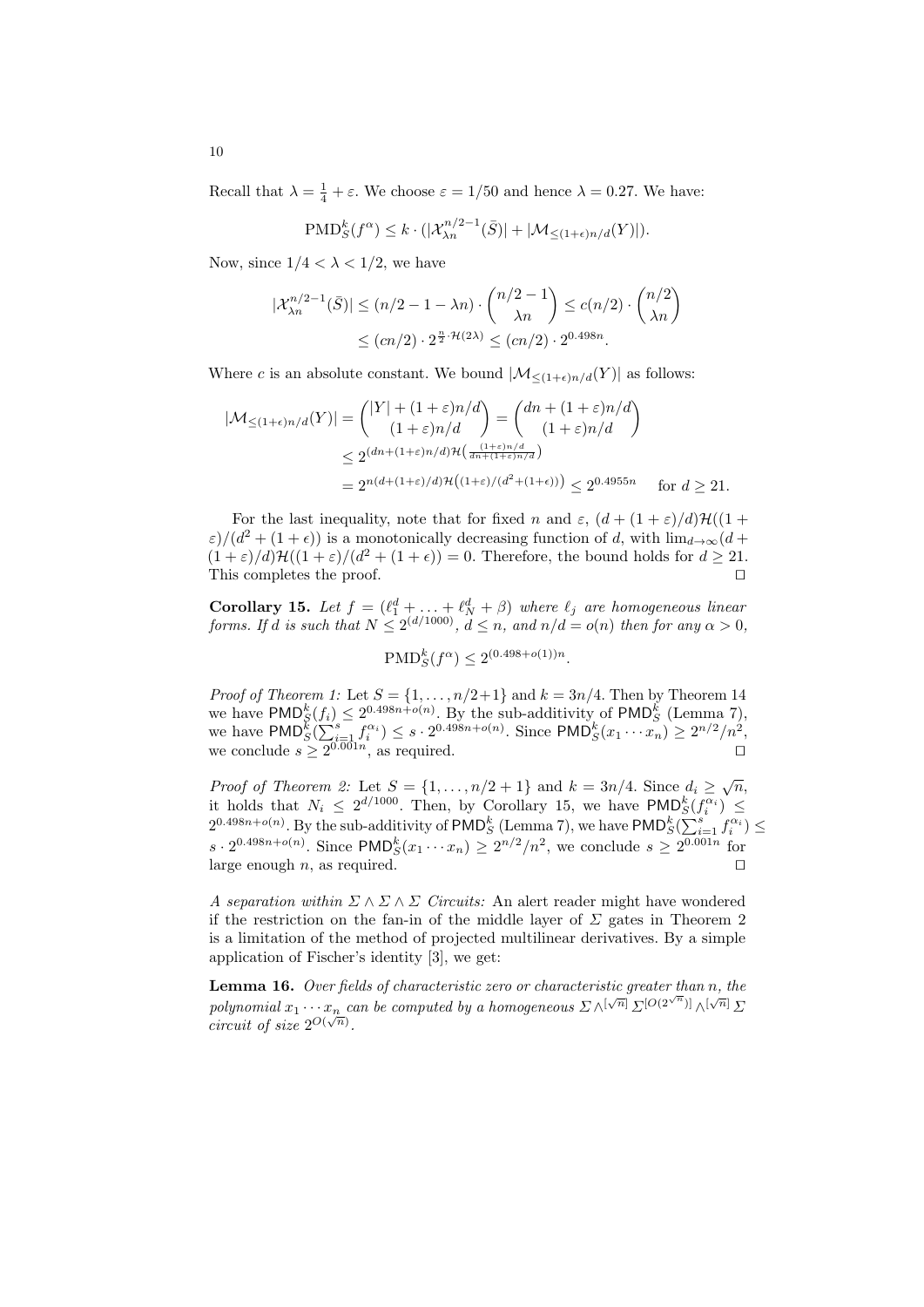This immediately leads to the following separation of homogeneous  $\Sigma \wedge^{[\sqrt{n}]}$  $\Sigma \wedge^{[\sqrt{n}]} \Sigma$  circuits:

**Corollary 17.** The class of polynomials computed by  $\sum \sqrt{[\sqrt{n}]} \sum [2^{\sqrt{n}/1000}] \sqrt{[\sqrt{n}]} \sum$ of size  $2^{O(\sqrt{n})}$  is strictly contained in the class computed by  $\sum \sqrt{N} \sum [\sqrt{n}] \sum [2^{\sqrt{n}}] \sqrt{N} \sum$ of size  $2^{O(\sqrt{n})}$ .

# <span id="page-10-0"></span>4 Dimension of Shifted Partial Derivatives

This section is devoted to the study of shifted partial derivatives of polynomials that are computed by restricted  $\Sigma \wedge \Sigma \wedge \Sigma$  circuits and proofs of Theorem [3](#page-2-2) and Lemma [4.](#page-3-0)

We begin with a simple upper bound on the dimension of the derivatives of powers of projections of  $p_d$  onto low-dimensional sub-spaces:

**Lemma 18.** Let  $f = p_d(\ell_1, \ldots, \ell_t)$  where  $\ell_1, \ldots, \ell_t$  are linear forms. Then for any  $k > 0$ , we have  $\dim \left( \mathbb{F}\text{-}\mathrm{Span}\left\{ \partial_{\text{ML}}^{\leq k} f^{\alpha} \right\} \right) \leq (k+1)(dk)^{r}$  where r is the dimension of the span of  $\{\ell_1, \ldots, \ell_t\}.$ 

*Proof.* Without loss of generality, assume that  $\ell_1, \ldots, \ell_r$  is a basis for the space spanned by  $\ell_1, \ldots, \ell_t$  r  $\leq t$ . Observe that:

$$
\partial_{\text{ML}}^{\leq k} f^{\alpha} \subseteq \mathbb{F}\text{-Span}\left\{ f^{\alpha - i} \cdot \ell_1^{\beta_1} \cdots \ell_r^{\beta_r} \mid \sum_{j=1}^r \beta_j \leq dk \right\}_{i \in \{1, \dots, k\}}
$$

and therefore, dim  $\left(\mathbb{F}\text{-}\mathrm{Span}\left\{\partial_{\text{ML}}^{\leq k}f^{\alpha}\right\}\right) \leq (k+1)(dk)^{r}$  as required.

Now, we bound the dimension of shifted partial derivatives of powers of the power symmetric polynomial:

**Lemma 19.** Let  $f = p_d(x_{j_1},...,x_{j_m})$  for some  $j_1,...,j_m \in \{1,...,n\}$ . Then for any  $\alpha, l, k > 1$ 

<span id="page-10-2"></span>
$$
\dim\left(\mathbb{F}\text{-Span}\left\{\boldsymbol{x}^{\leq l}\partial_{\text{ML}}^{-k}f^{\alpha}\right\}\right) \leq (k+1)\binom{n+m+k+l}{k+l}.
$$

Note that the straightforward bound of  $\binom{m}{k}\binom{n+l}{l}$  is better than this bound if m is large. However, when m is small (say  $m \leq n/40$ ), the bound shown above is better for suitable values of  $k$  and  $l$ . Combining Lemmas [18](#page-10-1) and [19](#page-10-2) with the sum and product rules for partial derivatives, we get:

<span id="page-10-3"></span>**Lemma 20.** Let  $\ell_1, \ldots \ell_t \in \mathbb{F}[x_1, \ldots, x_n]$  be linear forms and let r denote their rank. Let  $f = p_d(x_{j_1}, \ldots, x_{j_m}, \ell_1, \ldots, \ell_t)$ . Then for any  $d > k > 0$ , we have

$$
\dim\left(\mathbb{F}\text{-}\mathrm{Span}\left\{\boldsymbol{x}^{\leq l}\partial_{\text{ML}}^{-k}f^{\alpha}\right\}\right) \leq (\alpha+1)(k+1)^{3}(dk)^{r}\binom{m+n+k+l}{k+l}.
$$

<span id="page-10-1"></span>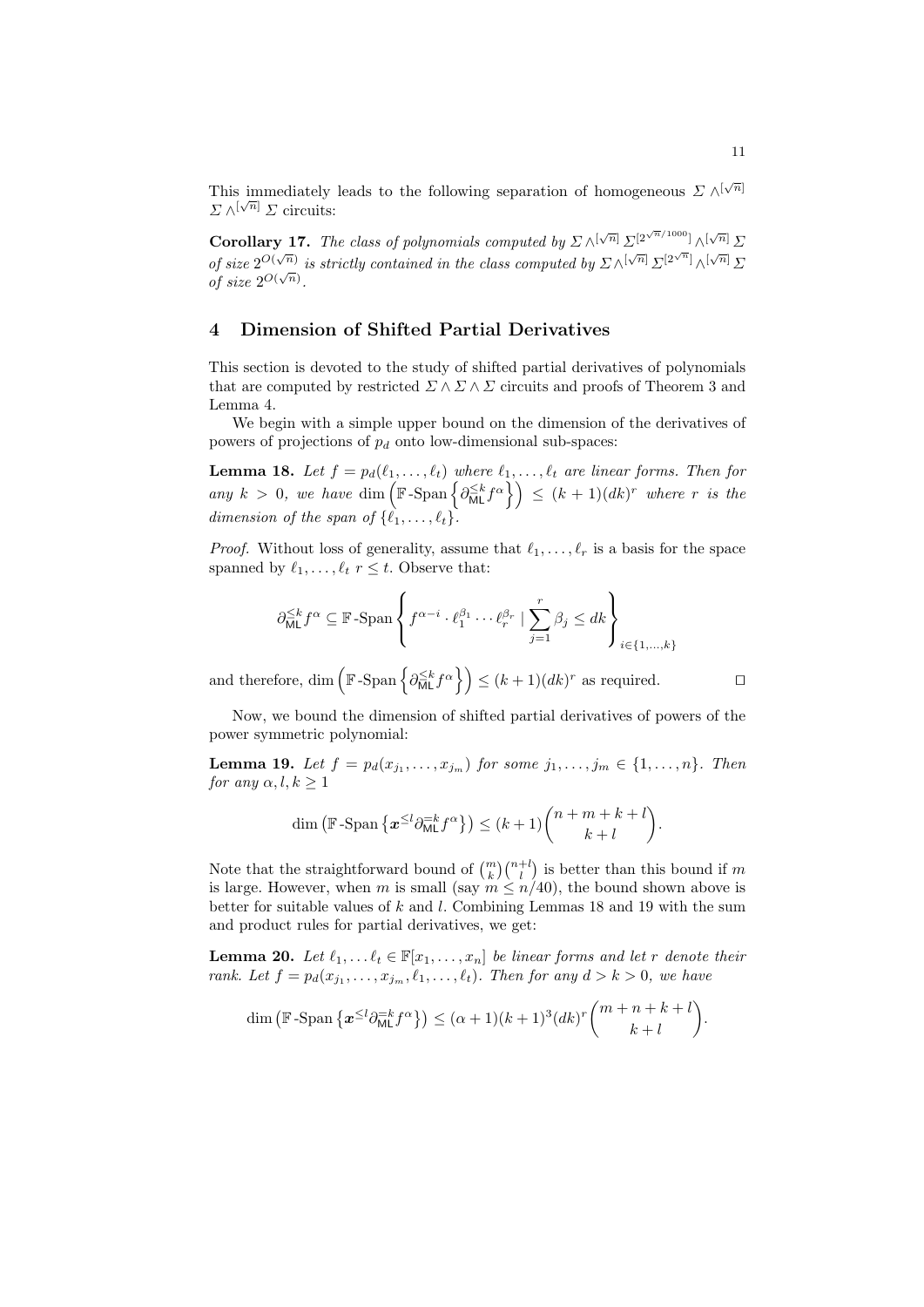Finally, using sub-additivity of shifted partial derivatives and Lemma [20](#page-10-3) we obtain the following upper bound:

**Theorem 21.** Let  $d > k > 0$  and  $g = \sum_{i=1}^{s} f_i^{\alpha_i}$  where each of the polynomials  $f_i = p_{d_i}(x_{i_1}, \ldots, x_{i_{m_i}}, \ell_{i_1}, \ldots, \ell_{i_{r_i}})$  and  $\ell_{i_1}, \ldots, \ell_{i_{m_i}}$  are linear forms in  $x_1, \ldots, x_n$ . Then for any  $l > 0$  with  $k + l > n + m$ .

<span id="page-11-6"></span>
$$
\dim \left( \mathbb{F}\text{-Span}\left\{ \boldsymbol{x}^{\leq l} \partial_{\text{ML}}^{-k} g \right\} \right) \leq s(\alpha+1)(k+1)^3 (dk)^r {n+m+k+l \choose k+l}
$$

where  $m = \max_i m_i$  and  $r = \max_i \{ \dim(\mathbb{F} - \text{Span} \{ \ell_{i_1}, \ldots, \ell_{i_{r_i}} \}) \}.$ 

Combining the previous theorem with the lower bound from Proposition [6](#page-4-0) gives us the required size lower bound.

**Theorem 3.** Let  $g = \sum_{i=1}^{s} f_i^{\alpha_i}$  where  $f_i = p_{d_i}(x_{i_1}, \ldots, x_{i_{m_i}}, \ell_{i_1}, \ldots, \ell_{i_{r_i}}), m_i \leq$  $\frac{1}{40}n, r_i \leq n^{\epsilon}, d \leq 2^{n^{1-\gamma}}$  and  $\alpha_i \leq 2^{n^{\delta}}$  for all i, for some  $0 < \delta, \epsilon, \gamma < 1, \epsilon < \gamma$ . If  $g = x_1 x_2 ... x_n$  then  $s = 2^{\Omega(n)}$ .

*Proof.* Let  $d \geq 2$  and  $m = \max_i m_i$ . Using Proposition [6](#page-4-0) and Theorem [21](#page-11-6)

$$
s \ge \frac{\binom{n}{k} \binom{n-k+l}{l}}{(\alpha+1)(k+1)^3 (dk)^r \binom{n+m+k+l}{k+l}}
$$

where  $\alpha = \max_i \alpha_i$ . Taking the logarithm and using that  $3 \log(k+1) \leq 3 \log dk$ since  $d \geq 2$  gives us

$$
\log s \ge \log \binom{n}{k} + \log \binom{n-k+l}{l} - \left(\log(\alpha+1) + \log \binom{n+m+k+l}{k+l} + (r+3)\log dk\right).
$$

Note that  $(r+3) \log dk \in o(n)$  if  $d \leq 2^{n^{1-\gamma}}$ . Now, using the approximation of binomial coefficients in Proposition [5](#page-3-1) and setting  $k = n/10$  and  $l = 10n$  we get  $\log s \geq 0.0165n$ . This proves the required bound.

### References

- <span id="page-11-2"></span>1. M. Agrawal and V. Vinay. Arithmetic circuits: A chasm at depth four. In FOCS, pages 67–75, 2008.
- <span id="page-11-0"></span>2. W. Baur and V. Strassen. The complexity of partial derivatives. Theor. Comput. Sci., 22:317–330, 1983.
- <span id="page-11-5"></span>3. I. Fischer. Sums of like powers of multivariate linear forms. Mathematics Magazine, 67(1):59–61, 1994.
- <span id="page-11-4"></span>4. H. Fournier, N. Limaye, G. Malod, and S. Srinivasan. Lower bounds for depth 4 formulas computing iterated matrix multiplication. In STOC, pages 128–135, 2014.
- <span id="page-11-1"></span>5. D. Grigoriev and M. Karpinski. An exponential lower bound for depth 3 arithmetic circuits. In STOC, pages 577–582, 1998.
- <span id="page-11-3"></span>6. A. Gupta, P. Kamath, N. Kayal, and R. Saptharishi. Arithmetic circuits: A chasm at depth three. In FOCS, pages 578–587, 2013.

12